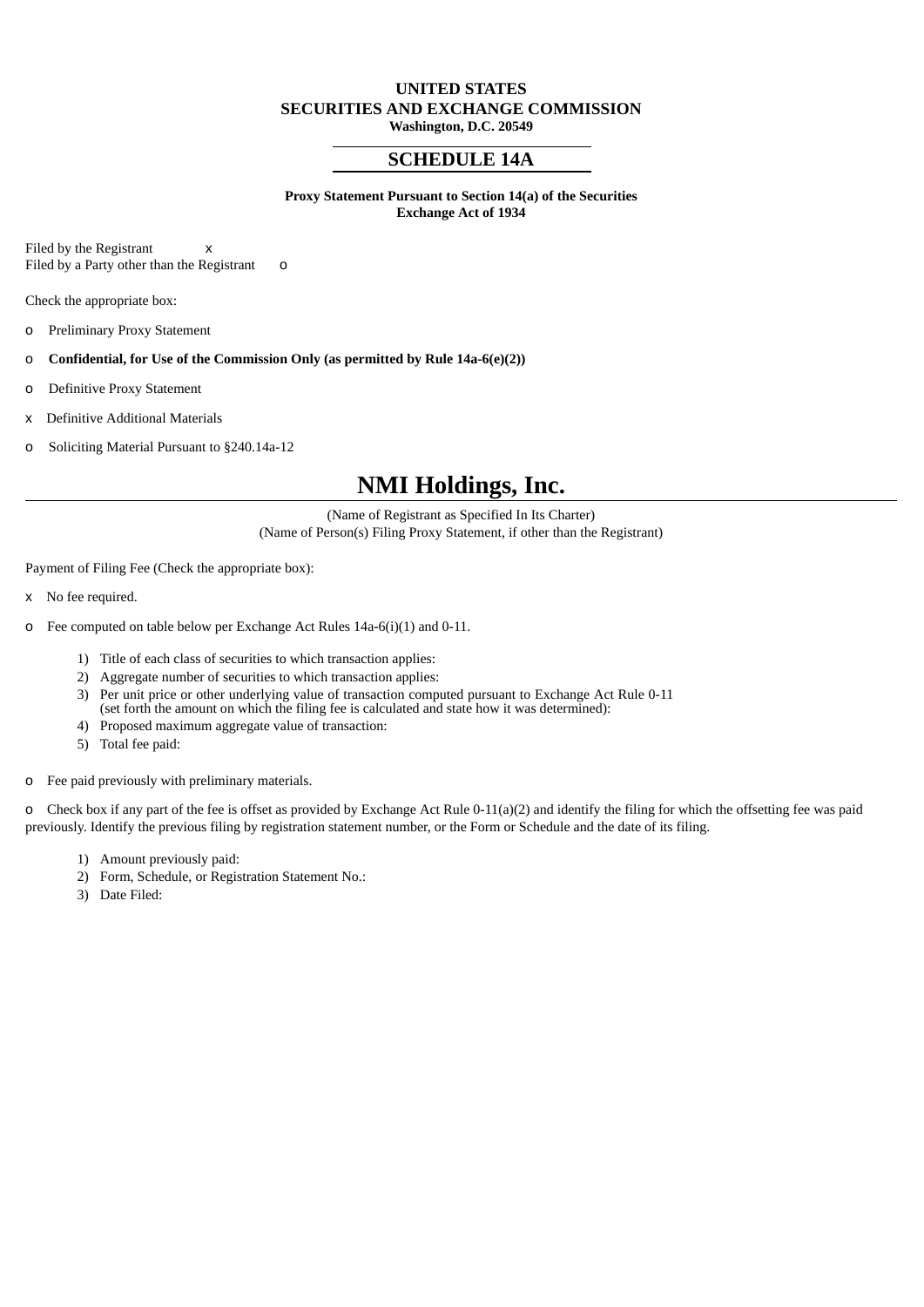

NMI HOLDINGS, INC.<br>2100 POWELL STREET, 12TH FLOOR<br>EMERYVILLE, CA 94608



D73472-P68072

#### You invested in NMI HOLDINGS, INC. and it's time to vote!

You have the right to vote on proposals being presented at the Annual Meeting. This is an important notice regarding the availability of proxy material for the stockholder meeting to be held on May 12, 2022.

### Get informed before you vote

View the Notice and Proxy Statement and Annual Report online OR you can receive a free paper or email copy of the material(s) by requesting prior to April 28, 2022. If you would like to request a copy of the material(s) for this and/or future stockholder meetings, you may (1) visit www.ProxyVote.com, (2) call 1-800-579-1639 or (3) send an email to sendmaterial@proxyvote.com. If sending an email, please include your control number (indicated below) in the subject line. Unless requested, you will not otherwise receive a paper or email copy.



\*Please check the meeting materials for any special requirements for meeting attendance.